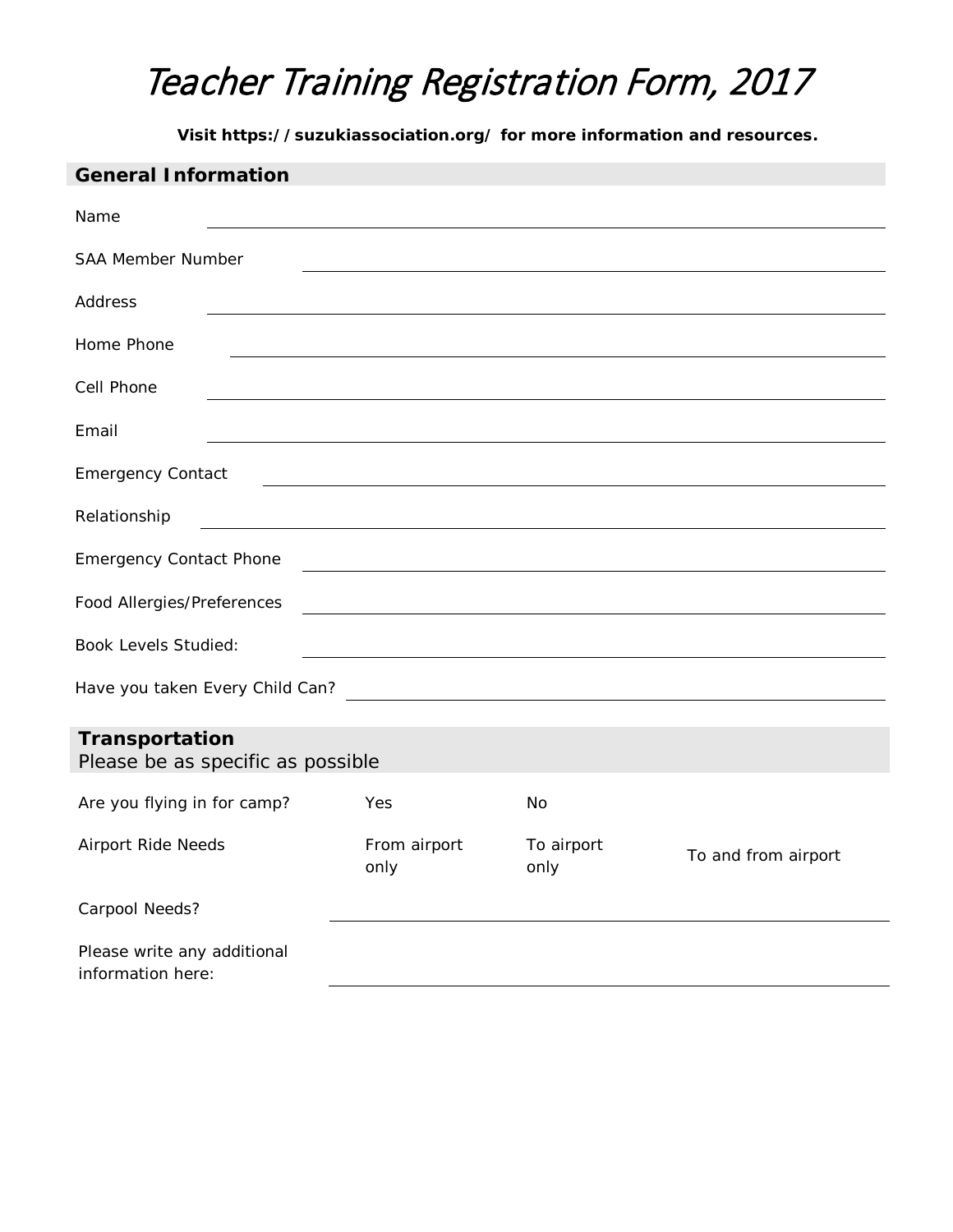#### **Housing** *Family or guests attending? You must also complete a family members registration*

| form.                                                                                             |  |  |  |  |
|---------------------------------------------------------------------------------------------------|--|--|--|--|
| At Chi Rho<br>Pillow(s)<br>Blanket<br><b>Sheets</b><br><b>Towels</b><br>I'll need:                |  |  |  |  |
| <b>ECC and Book 1 trainees:</b> Do you need a home-stay Friday and Saturday night in Minneapolis? |  |  |  |  |
| Yes<br>No                                                                                         |  |  |  |  |
| Book 4 trainees: Do you need a home stay Sunday night in Minneapolis?<br>Yes<br>No                |  |  |  |  |
| Please write any additional information here:                                                     |  |  |  |  |
| Any other special needs we can accommodate?                                                       |  |  |  |  |
|                                                                                                   |  |  |  |  |

### *A minimum number of students is necessary to offer teacher training classes. If the minimum is not met, registered participants will be notified by May 15. TRAINING SCHEDULE IS SUBJECT TO CHANGE PENDING ENROLLMENT. PLEASE DO NOT PURCHASE PLANE TICKETS UNTIL SCHEDULE IS CONFIRMED.*

**Training Offerings:** *Application deadline: Saturday, April 1st* All fees non-refundable after April 1 unless classes are cancelled due to low enrollment.

*Interested in taking two books? See below for the possible training combinations:*

| Both books are new: | If you are RETAKING an early book, you can |
|---------------------|--------------------------------------------|
| ECC and 1           | take:                                      |
| 2 and 3             | 2 and 4                                    |
| 3 and 4             | 2 and 6                                    |
| 4 and 5             | 3 and 5                                    |
| 4 and 6             |                                            |

*Please check all applicable boxes*

5 and 6

| Book/Course     | <b>Dates</b>                           |
|-----------------|----------------------------------------|
| Every Child Can | Saturday, June 10th in Minneapolis, MN |
| Flute Book 1    | Sunday, June 11 - Sunday, June 18      |
| Flute Book 2    | Sunday, June 11 - Sunday, June 18      |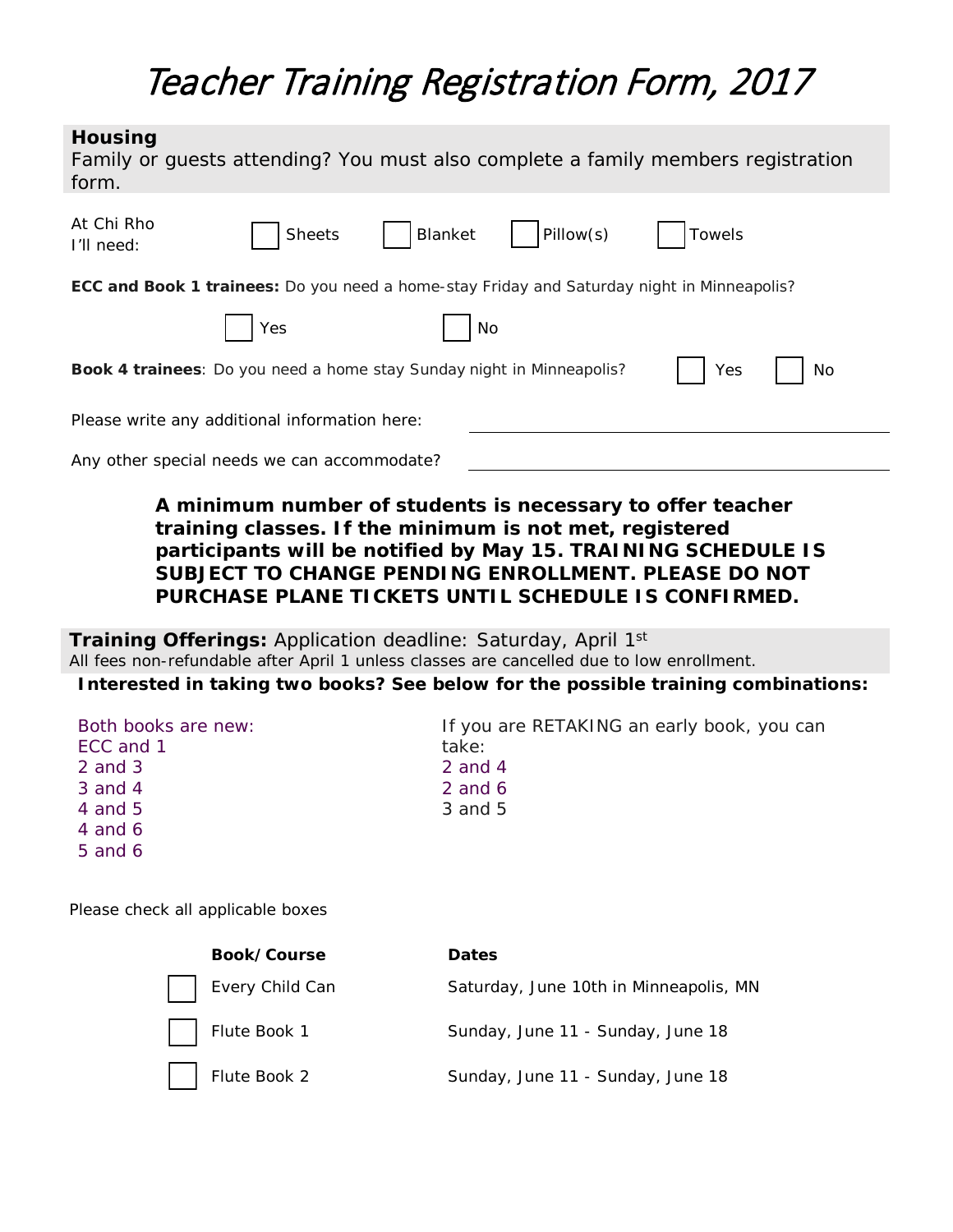|                                                                                                                                       | Teacher Training Registration Form, 2017                                                  |
|---------------------------------------------------------------------------------------------------------------------------------------|-------------------------------------------------------------------------------------------|
| Flute Book 3                                                                                                                          | Tuesday, June 13 - Sunday, June 18                                                        |
| Flute Book 4                                                                                                                          | Wednesday, June 14 - Monday, June 19                                                      |
| Flute Book 5                                                                                                                          | Sunday, June 11 - Sunday, June 18                                                         |
| Flute Book 6                                                                                                                          | Tuesday, June 13 - Sunday, June 18                                                        |
| Flute Book 9                                                                                                                          | Wednesday, June 14 - Monday, June 19                                                      |
| <b>Fees:</b> Application deadline: Saturday, April 1st                                                                                | All fees non-refundable after April 1 unless classes are cancelled due to low enrollment. |
| Please check all applicable boxes.<br>Make checks payable to: Lake Sylvia Suzuki Flute and Recorder Institute<br><b>Registration:</b> | \$75 (fee per family, non-refundable)                                                     |
| <b>Teacher Training:</b>                                                                                                              | \$15 SAA Registration (One Book)                                                          |
|                                                                                                                                       | \$30 SAA Registration (Two Books)                                                         |
|                                                                                                                                       | \$590 Book 1                                                                              |
|                                                                                                                                       | \$390 Book 2 and up                                                                       |
|                                                                                                                                       | \$195 Additional Book Training                                                            |
| Lodging and meals:                                                                                                                    | \$220 (June 14 - June 18)                                                                 |
|                                                                                                                                       | \$50/day before Wednesday, June 14th                                                      |
|                                                                                                                                       | $\frac{1}{1}$ = $\frac{1}{1}$ day(s) x \$50                                               |
| Late fee after April 1:                                                                                                               | \$50                                                                                      |
| <b>Total</b>                                                                                                                          |                                                                                           |

#### **Liability and Media Release**

The following Liability statement must be accepted by all adult participants.

I understand that the Lake Sylvia Suzuki Flute Institute will use reasonable safety precautions, but cannot guarantee the safety of campers. On behalf of myself and any guests or family, I understand, state and agree to hold the institute, its directors, faculty,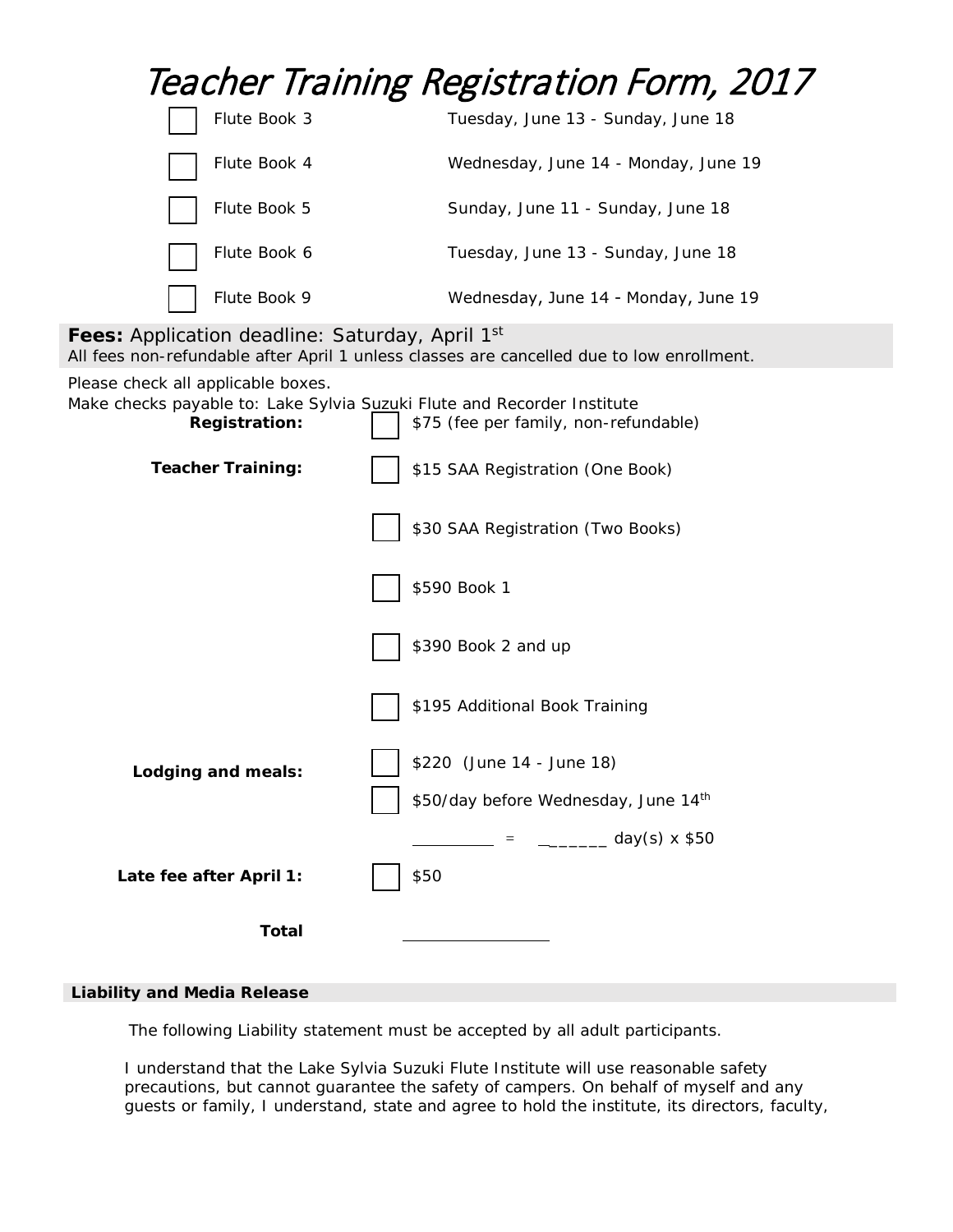and employees, harmless from all liability of any kind by reason of any accident, injury or damage, whether to person or property, resulting from my, my guest's, or my family's participation in the camp program.

I hereby grant permission for the Institute's Director or the Director's authorized personnel to obtain medical care on my behalf or my guest's or family's behalf in the event of an emergency. I understand and agree that such action may include, but not be limited to:

- a) Contacting a physician or paramedic;
- b) Admitting the camper to an emergency clinic or hospital;
- c) Engaging the services of ambulance or other emergency vehicle.

I understand and agree that such action will be taken on my behalf or my guest's or family's behalf and that I shall be responsible for all costs and expenses of such emergency treatment.

Signed **Signed** 

The following Media Release statement must be accepted by all adult participants.

I, the undersigned, do hereby consent and agree that Lake Sylvia Flute and Recorder Institute may take and use photographs, videos, and/or digital recordings of me, my family, and/or my guests at Lake Sylvia Flute and Recorder Institute events.

I do hereby release Lake Sylvia Flute and Recorder Institute to exhibit these photographs, videos, digital recordings, and/or their reproductions for any and all media purposes.

I waive any right to inspect or approve the finished photographs, videos, digital recordings, and/or their reproductions that may be used now or in the future.

Yes | No

|  | Please check Yes, No, or Not Applicable in response to the statements below: |  |
|--|------------------------------------------------------------------------------|--|
|  |                                                                              |  |

| I am 18 years of age or older and I am competent to execute this agreement. |  |  |
|-----------------------------------------------------------------------------|--|--|
|-----------------------------------------------------------------------------|--|--|

I am the parent or legal guardian of the below named child.

|  | $\overline{\phantom{0}}$<br>ىد | . .<br>O | $\sqrt{2}$<br>Ν |
|--|--------------------------------|----------|-----------------|
|--|--------------------------------|----------|-----------------|

Your Name (Print):  $\qquad \qquad \qquad$ 

Family and Guest names(s) if applicable:

Signed: with the contract of the contract of the contract of the contract of the contract of the contract of the contract of the contract of the contract of the contract of the contract of the contract of the contract of t